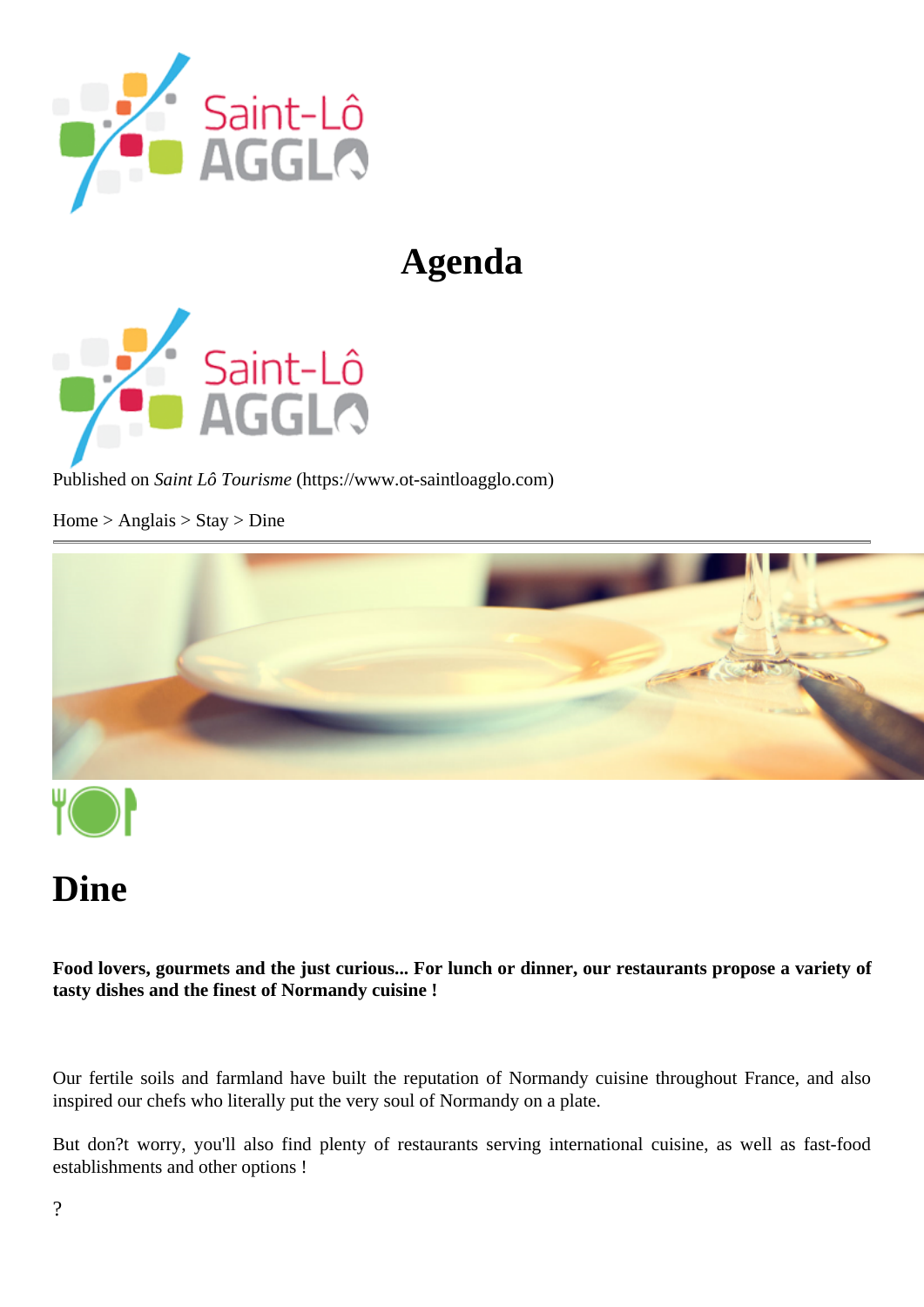Gastronomie et traditions

 $\gamma$ 

Brasseries / Menus du jour

 $\gamma$ 

Restaurants thématiques

?

Pizzerias

 $\gamma$ 

Crêperies

 $\gamma$ 

Restaurants routiers

 $\gamma$ 

Restauration rapide

?

Salons de thé

**Display** 

**Source URL:** https://www.ot-saintloagglo.com/dine

## **Links**

[1] https://www.ot-saintloagglo.com/les-pommiers-ibis-0 [2] https://www.ot-saintloagglo.com/brasserie-luno-0 [3] https://www.ot-saintloagglo.com/aux-berges-de-candol-0 [4] https://www.ot-saintloagglo.com/le-peche-mignon-0 [5] https://www.ot-saintloagglo.com/le-tocqueville-0 [6] https://www.ot-saintloagglo.com/les-remparts-0 [7] https://www.ot-saintloagglo.com/les-bruyeres-0 [8] https://www.ot-saintloagglo.com/la-cantine-deugene-0 [9] https://www.ot-saintloagglo.com/les-capucines-0 [10] https://www.ot-saintloagglo.com/le-palais-dasie-0 [11] https://www.ot-saintloagglo.com/restaurant-le-killian-0 [12] https://www.ot-saintloagglo.com/lauberge-normande-0 [13] https://www.ot-saintloagglo.com/le-petit-poucet-0 [14] https://www.ot-saintloagglo.com/intuition-0 [15] https://www.ot-saintloagglo.com/le-mythique-0 [16] https://www.ot-saintloagglo.com/le-fil-des-saisons-0 [17] https://www.ot-saintloagglo.com/le-bistrot-0 [18] https://www.ot-saintloagglo.com/lincognito-0 [19] https://www.ot-saintloagglo.com/le-marinos-0 [20] https://www.ot-saintloagglo.com/la-fourchette-agneaux-0 [21] https://www.ot-saintloagglo.com/la-fourchette-conde-sur-vire-0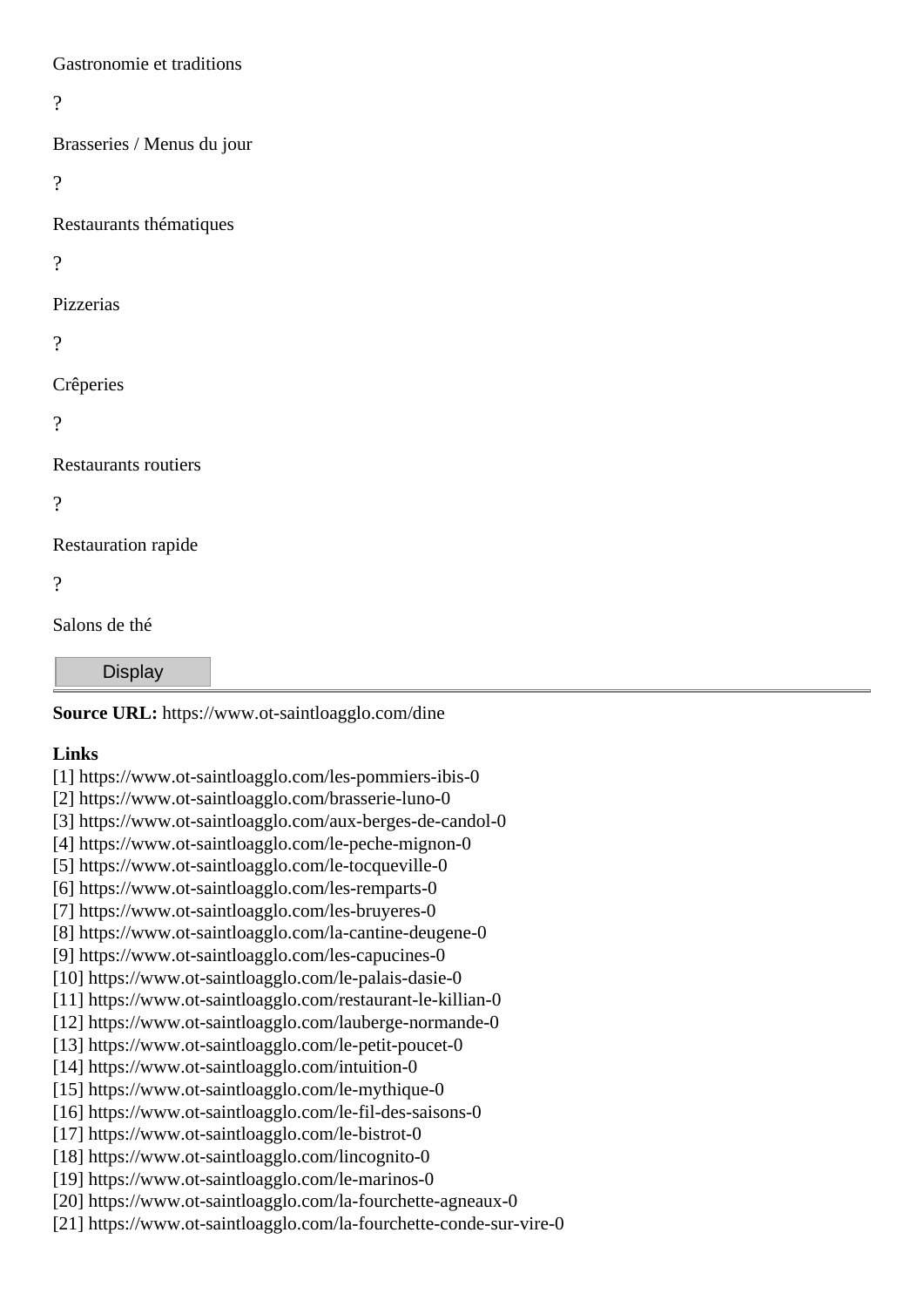[22] https://www.ot-saintloagglo.com/saint-michel-0 [23] https://www.ot-saintloagglo.com/le-cafe-de-saint-lo-0 [24] https://www.ot-saintloagglo.com/le-briovere-1 [25] https://www.ot-saintloagglo.com/le-central-0 [26] https://www.ot-saintloagglo.com/restaurant-de-la-gare-0 [27] https://www.ot-saintloagglo.com/le-grand-balcon-0 [28] https://www.ot-saintloagglo.com/le-deversoir-0 [29] https://www.ot-saintloagglo.com/brasserie-le-comptoir-grimbergen-0 [30] https://www.ot-saintloagglo.com/au-fil-de-leau-1 [31] https://www.ot-saintloagglo.com/la-rotonde-0 [32] https://www.ot-saintloagglo.com/le-solo-intermarche-0 [33] https://www.ot-saintloagglo.com/la-terrasse-0 [34] https://www.ot-saintloagglo.com/le-triskel-0 [35] https://www.ot-saintloagglo.com/le-trois-zero-0 [36] https://www.ot-saintloagglo.com/o-commerce-0 [37] https://www.ot-saintloagglo.com/le-saint-raphael-0 [38] https://www.ot-saintloagglo.com/le-bistrot-59-0 [39] https://www.ot-saintloagglo.com/le-welcome-0 [40] https://www.ot-saintloagglo.com/chez-lydie-0 [41] https://www.ot-saintloagglo.com/oh-happy-0 [42] https://www.ot-saintloagglo.com/lentrepotes-0 [43] https://www.ot-saintloagglo.com/le-cocorico-0 [44] https://www.ot-saintloagglo.com/la-mie-caline-0 [45] https://www.ot-saintloagglo.com/mc-donalds-0 [46] https://www.ot-saintloagglo.com/subway-0 [47] https://www.ot-saintloagglo.com/dominos-pizza-0 [48] https://www.ot-saintloagglo.com/le-champetre-0 [49] https://www.ot-saintloagglo.com/le-guilberville-0 [50] https://www.ot-saintloagglo.com/le-poteau-0 [51] https://www.ot-saintloagglo.com/au-minngot-0 [52] https://www.ot-saintloagglo.com/le-carrefour-paris-0 [53] https://www.ot-saintloagglo.com/la-vallee-0 [54] https://www.ot-saintloagglo.com/la-pataterie-0 [55] https://www.ot-saintloagglo.com/le-berbere-0 [56] https://www.ot-saintloagglo.com/buffalo-grill-0 [57] https://www.ot-saintloagglo.com/oncle-scott-0 [58] https://www.ot-saintloagglo.com/le-sakura-0 [59] https://www.ot-saintloagglo.com/la-citronnelle-0 [60] https://www.ot-saintloagglo.com/le-royal-wok-1 [61] https://www.ot-saintloagglo.com/pizza-mega-leclerc-0 [62] https://www.ot-saintloagglo.com/le-bel-canto-0 [63] https://www.ot-saintloagglo.com/le-croco-0 [64] https://www.ot-saintloagglo.com/la-pergola-0 [65] https://www.ot-saintloagglo.com/la-villa-toscana-0 [66] https://www.ot-saintloagglo.com/creperie-les-roches-de-ham-0 [67] https://www.ot-saintloagglo.com/la-crepuscule-0 [68] https://www.ot-saintloagglo.com/la-creperie-0 [69] https://www.ot-saintloagglo.com/la-cocotte-gourmande-0 [70] https://www.ot-saintloagglo.com/la-maison-0 [71] https://www.ot-saintloagglo.com/au-fil-de-leau-2 [72] https://www.ot-saintloagglo.com/le-choix-de-la-reine-0 [73] https://www.ot-saintloagglo.com/la-ferme-du-chateau-0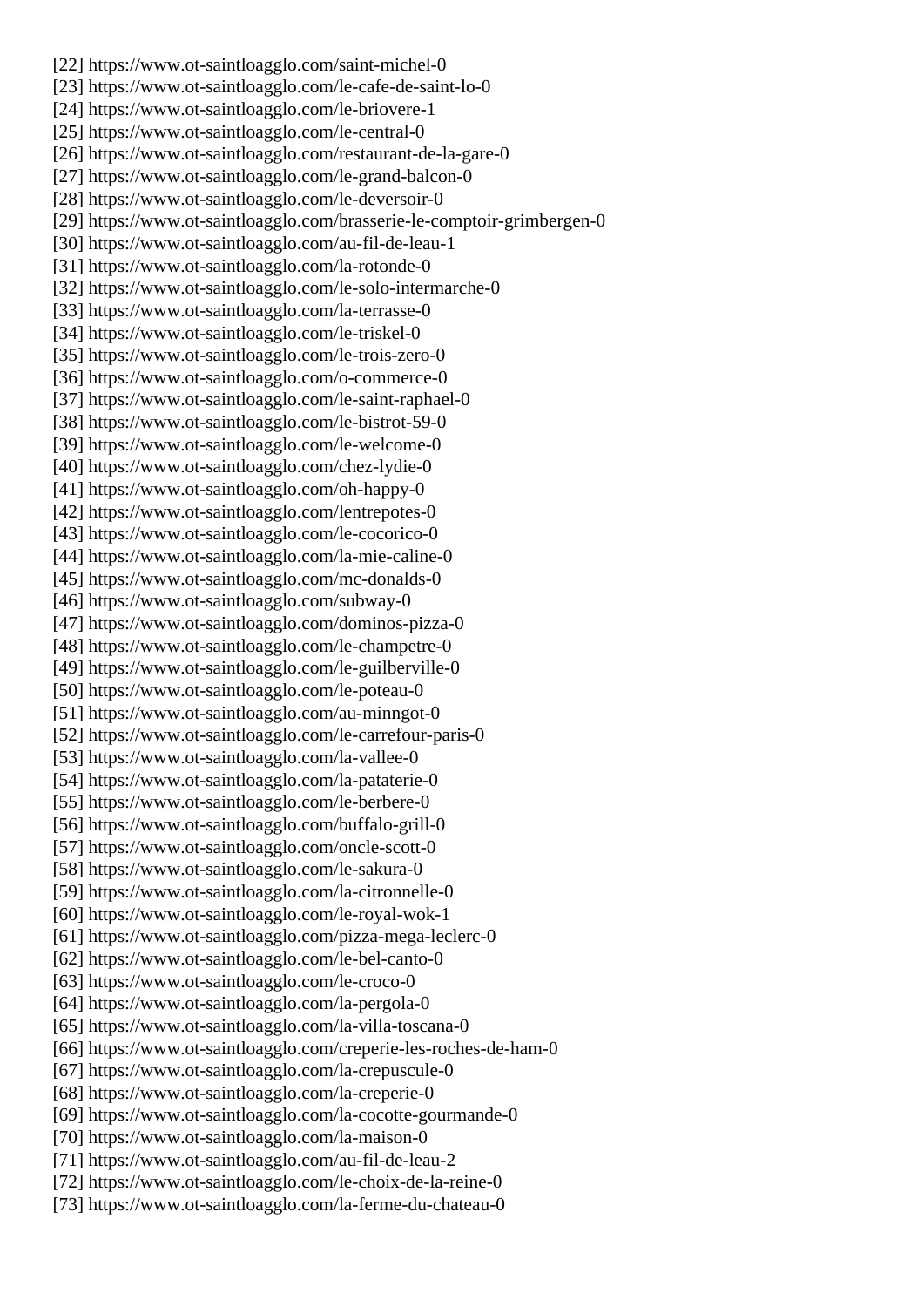[74] https://www.ot-saintloagglo.com/la-table-de-fumichon-0 [75] https://www.ot-saintloagglo.com/sucre-sale-0 [76] https://www.ot-saintloagglo.com/burger-king-0 [77] https://www.ot-saintloagglo.com/lencas-0 [78] https://www.ot-saintloagglo.com/au-fournil-dagneaux-0 [79] https://www.ot-saintloagglo.com/au-chalet-de-marigny-0 [80] https://www.ot-saintloagglo.com/la-plage-le-milton-0 [81] https://www.ot-saintloagglo.com/le-9-bourg-0 [82] https://www.ot-saintloagglo.com/le-saint-thomas-0 [83] https://www.ot-saintloagglo.com/bhv-0 [84] https://www.ot-saintloagglo.com/au-pourquoi-pas-0 [85] https://www.ot-saintloagglo.com/les-gourmets-0 [86] https://www.ot-saintloagglo.com/la-sarrasine-0 [87] https://www.ot-saintloagglo.com/la-metidja-0 [88] https://www.ot-saintloagglo.com/bistrot-lambs-0 [89] https://www.ot-saintloagglo.com/b59-0 [90] https://www.ot-saintloagglo.com/marmara-kebab-2-0 [91] https://www.ot-saintloagglo.com/le-chant-des-oiseaux-0 [92] https://www.ot-saintloagglo.com/aux-potions-magiques-0 [93] https://www.ot-saintloagglo.com/les-halles-gourmandes-le-choix-de-la-reine-0 [94] https://www.ot-saintloagglo.com/les-pommiers-ibis [95] https://www.ot-saintloagglo.com/brasserie-luno [96] https://www.ot-saintloagglo.com/aux-berges-de-candol [97] https://www.ot-saintloagglo.com/le-peche-mignon [98] https://www.ot-saintloagglo.com/le-tocqueville [99] https://www.ot-saintloagglo.com/les-remparts [100] https://www.ot-saintloagglo.com/les-bruyeres [101] https://www.ot-saintloagglo.com/la-cantine-deugene [102] https://www.ot-saintloagglo.com/les-capucines [103] https://www.ot-saintloagglo.com/le-palais-dasie [104] https://www.ot-saintloagglo.com/restaurant-le-killian [105] https://www.ot-saintloagglo.com/lauberge-normande [106] https://www.ot-saintloagglo.com/le-petit-poucet [107] https://www.ot-saintloagglo.com/intuition [108] https://www.ot-saintloagglo.com/le-mythique [109] https://www.ot-saintloagglo.com/le-fil-des-saisons [110] https://www.ot-saintloagglo.com/le-bistrot [111] https://www.ot-saintloagglo.com/lincognito [112] https://www.ot-saintloagglo.com/le-marinos [113] https://www.ot-saintloagglo.com/la-fourchette-agneaux [114] https://www.ot-saintloagglo.com/la-fourchette-conde-sur-vire [115] https://www.ot-saintloagglo.com/saint-michel [116] https://www.ot-saintloagglo.com/le-cafe-de-saint-lo [117] https://www.ot-saintloagglo.com/le-briovere-0 [118] https://www.ot-saintloagglo.com/le-central [119] https://www.ot-saintloagglo.com/restaurant-de-la-gare [120] https://www.ot-saintloagglo.com/le-grand-balcon [121] https://www.ot-saintloagglo.com/le-deversoir [122] https://www.ot-saintloagglo.com/brasserie-le-comptoir-grimbergen [123] https://www.ot-saintloagglo.com/au-fil-de-leau [124] https://www.ot-saintloagglo.com/la-rotonde [125] https://www.ot-saintloagglo.com/le-solo-intermarche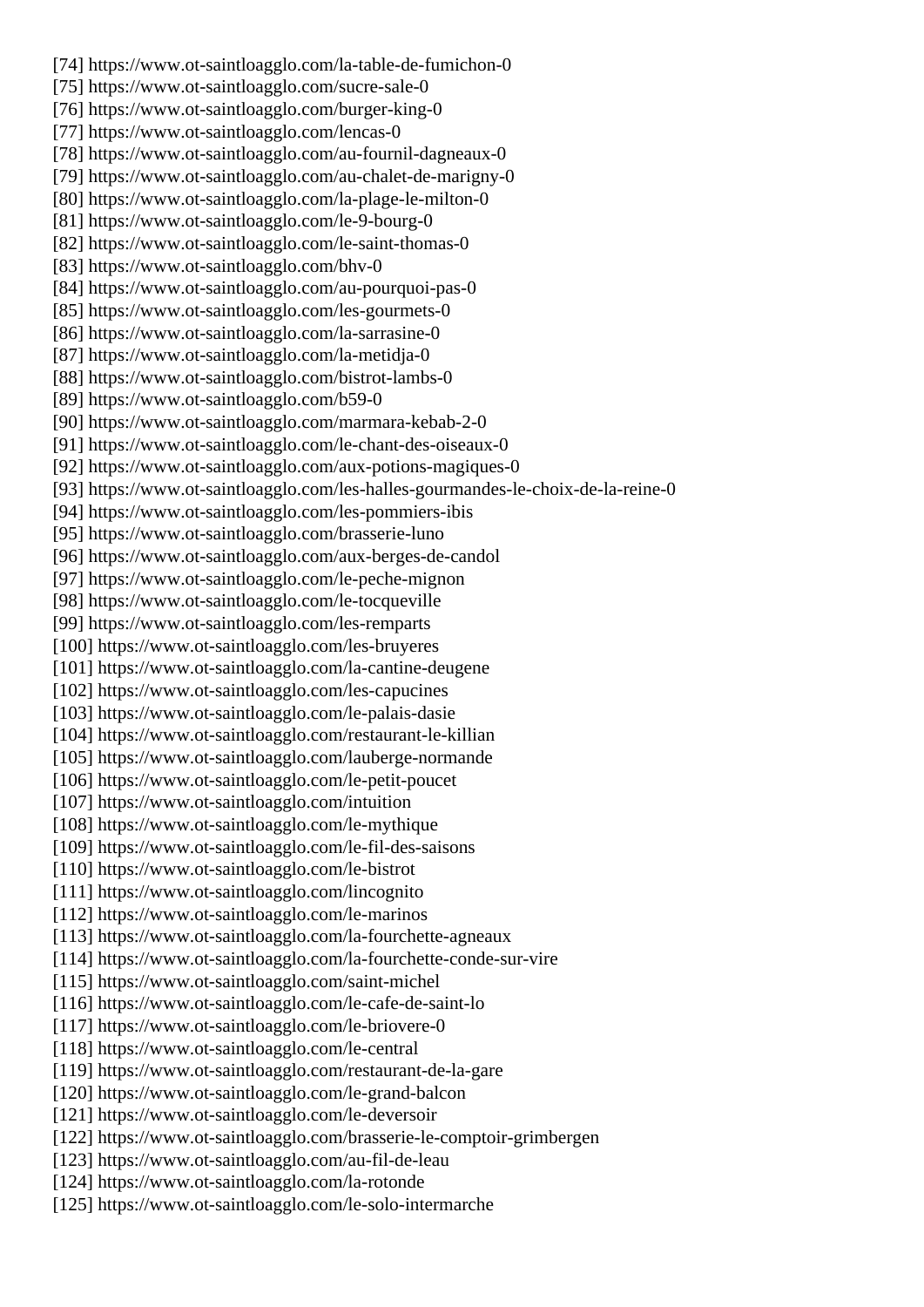[126] https://www.ot-saintloagglo.com/la-terrasse [127] https://www.ot-saintloagglo.com/le-triskel [128] https://www.ot-saintloagglo.com/le-trois-zero [129] https://www.ot-saintloagglo.com/o-commerce [130] https://www.ot-saintloagglo.com/le-saint-raphael [131] https://www.ot-saintloagglo.com/le-bistrot-59 [132] https://www.ot-saintloagglo.com/le-welcome [133] https://www.ot-saintloagglo.com/chez-lydie [134] https://www.ot-saintloagglo.com/oh-happy [135] https://www.ot-saintloagglo.com/lentrepotes [136] https://www.ot-saintloagglo.com/le-cocorico [137] https://www.ot-saintloagglo.com/la-mie-caline [138] https://www.ot-saintloagglo.com/mc-donalds [139] https://www.ot-saintloagglo.com/subway [140] https://www.ot-saintloagglo.com/dominos-pizza [141] https://www.ot-saintloagglo.com/le-champetre [142] https://www.ot-saintloagglo.com/le-guilberville [143] https://www.ot-saintloagglo.com/le-poteau [144] https://www.ot-saintloagglo.com/au-minngot [145] https://www.ot-saintloagglo.com/le-carrefour-paris [146] https://www.ot-saintloagglo.com/la-vallee [147] https://www.ot-saintloagglo.com/la-pataterie [148] https://www.ot-saintloagglo.com/le-berbere [149] https://www.ot-saintloagglo.com/buffalo-grill [150] https://www.ot-saintloagglo.com/oncle-scott [151] https://www.ot-saintloagglo.com/le-sakura [152] https://www.ot-saintloagglo.com/la-citronnelle [153] https://www.ot-saintloagglo.com/le-royal-wok [154] https://www.ot-saintloagglo.com/pizza-mega-leclerc [155] https://www.ot-saintloagglo.com/le-bel-canto [156] https://www.ot-saintloagglo.com/le-croco [157] https://www.ot-saintloagglo.com/la-pergola [158] https://www.ot-saintloagglo.com/la-villa-toscana [159] https://www.ot-saintloagglo.com/creperie-les-roches-de-ham [160] https://www.ot-saintloagglo.com/la-crepuscule [161] https://www.ot-saintloagglo.com/la-creperie [162] https://www.ot-saintloagglo.com/la-cocotte-gourmande [163] https://www.ot-saintloagglo.com/la-maison [164] https://www.ot-saintloagglo.com/au-fil-de-leau-0 [165] https://www.ot-saintloagglo.com/le-choix-de-la-reine [166] https://www.ot-saintloagglo.com/la-ferme-du-chateau [167] https://www.ot-saintloagglo.com/la-table-de-fumichon [168] https://www.ot-saintloagglo.com/sucre-sale [169] https://www.ot-saintloagglo.com/burger-king [170] https://www.ot-saintloagglo.com/lencas [171] https://www.ot-saintloagglo.com/au-fournil-dagneaux [172] https://www.ot-saintloagglo.com/au-chalet-de-marigny [173] https://www.ot-saintloagglo.com/la-plage-le-milton [174] https://www.ot-saintloagglo.com/le-9-bourg [175] https://www.ot-saintloagglo.com/le-saint-thomas [176] https://www.ot-saintloagglo.com/bhv [177] https://www.ot-saintloagglo.com/au-pourquoi-pas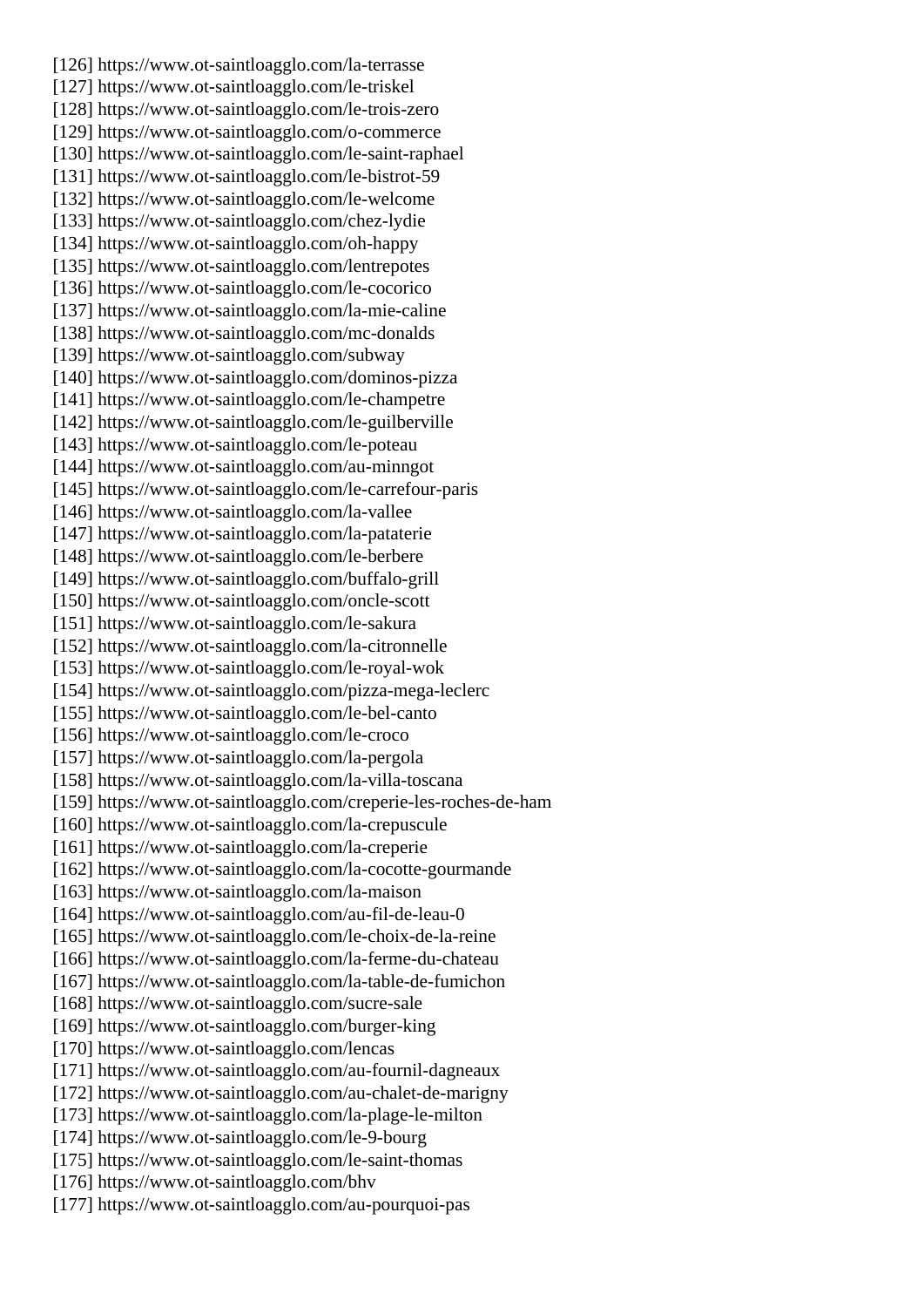[178] https://www.ot-saintloagglo.com/les-gourmets [179] https://www.ot-saintloagglo.com/la-sarrasine [180] https://www.ot-saintloagglo.com/la-metidja [181] https://www.ot-saintloagglo.com/bistrot-lambs [182] https://www.ot-saintloagglo.com/b59 [183] https://www.ot-saintloagglo.com/marmara-kebab-2 [184] https://www.ot-saintloagglo.com/le-chant-des-oiseaux [185] https://www.ot-saintloagglo.com/aux-potions-magiques [186] https://www.ot-saintloagglo.com/les-halles-gourmandes-le-choix-de-la-reine [187] https://www.ot-saintloagglo.com/le-7eme-art [188] https://www.ot-saintloagglo.com/good-burger [189] https://www.ot-saintloagglo.com/les-pommiers-ibis-1 [190] https://www.ot-saintloagglo.com/brasserie-luno-1 [191] https://www.ot-saintloagglo.com/aux-berges-de-candol-1 [192] https://www.ot-saintloagglo.com/le-peche-mignon-1 [193] https://www.ot-saintloagglo.com/le-tocqueville-1 [194] https://www.ot-saintloagglo.com/les-remparts-1 [195] https://www.ot-saintloagglo.com/les-bruyeres-1 [196] https://www.ot-saintloagglo.com/la-cantine-deugene-1 [197] https://www.ot-saintloagglo.com/les-capucines-1 [198] https://www.ot-saintloagglo.com/le-palais-dasie-1 [199] https://www.ot-saintloagglo.com/restaurant-le-killian-1 [200] https://www.ot-saintloagglo.com/lauberge-normande-1 [201] https://www.ot-saintloagglo.com/le-petit-poucet-1 [202] https://www.ot-saintloagglo.com/intuition-1 [203] https://www.ot-saintloagglo.com/le-mythique-1 [204] https://www.ot-saintloagglo.com/le-fil-des-saisons-1 [205] https://www.ot-saintloagglo.com/le-bistrot-1 [206] https://www.ot-saintloagglo.com/lincognito-1 [207] https://www.ot-saintloagglo.com/le-marinos-1 [208] https://www.ot-saintloagglo.com/la-fourchette-agneaux-1 [209] https://www.ot-saintloagglo.com/la-fourchette-conde-sur-vire-1 [210] https://www.ot-saintloagglo.com/saint-michel-1 [211] https://www.ot-saintloagglo.com/le-cafe-de-saint-lo-1 [212] https://www.ot-saintloagglo.com/le-briovere-2 [213] https://www.ot-saintloagglo.com/le-central-1 [214] https://www.ot-saintloagglo.com/restaurant-de-la-gare-1 [215] https://www.ot-saintloagglo.com/le-grand-balcon-1 [216] https://www.ot-saintloagglo.com/le-deversoir-1 [217] https://www.ot-saintloagglo.com/brasserie-le-comptoir-grimbergen-1 [218] https://www.ot-saintloagglo.com/au-fil-de-leau-3 [219] https://www.ot-saintloagglo.com/la-rotonde-1 [220] https://www.ot-saintloagglo.com/le-solo-intermarche-1 [221] https://www.ot-saintloagglo.com/la-terrasse-1 [222] https://www.ot-saintloagglo.com/le-triskel-1 [223] https://www.ot-saintloagglo.com/le-trois-zero-1 [224] https://www.ot-saintloagglo.com/o-commerce-1 [225] https://www.ot-saintloagglo.com/le-saint-raphael-1 [226] https://www.ot-saintloagglo.com/le-bistrot-59-1 [227] https://www.ot-saintloagglo.com/le-welcome-1 [228] https://www.ot-saintloagglo.com/chez-lydie-1 [229] https://www.ot-saintloagglo.com/oh-happy-1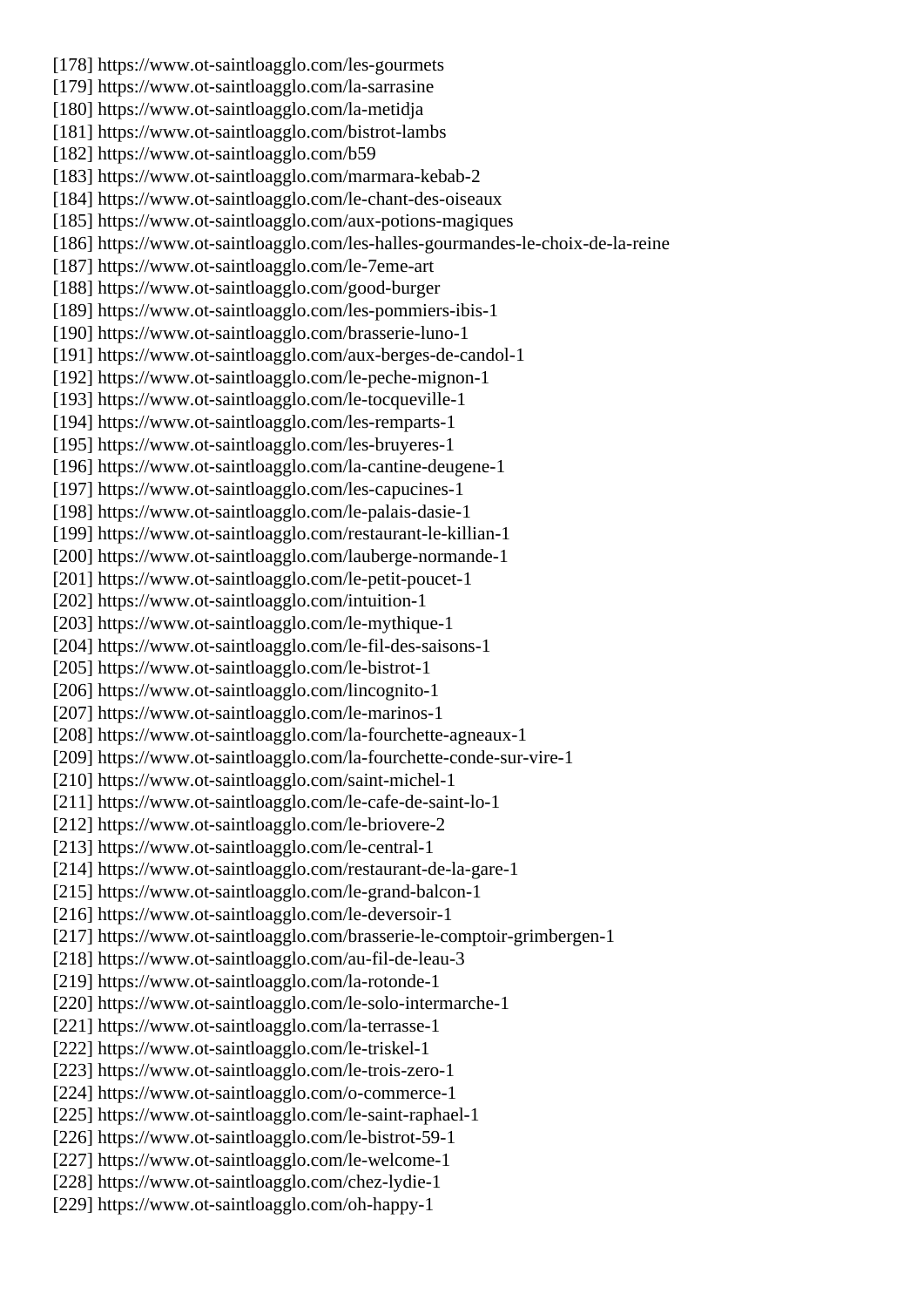[230] https://www.ot-saintloagglo.com/lentrepotes-1 [231] https://www.ot-saintloagglo.com/le-cocorico-1 [232] https://www.ot-saintloagglo.com/la-mie-caline-1 [233] https://www.ot-saintloagglo.com/mc-donalds-1 [234] https://www.ot-saintloagglo.com/subway-1 [235] https://www.ot-saintloagglo.com/dominos-pizza-1 [236] https://www.ot-saintloagglo.com/le-champetre-1 [237] https://www.ot-saintloagglo.com/le-guilberville-1 [238] https://www.ot-saintloagglo.com/le-poteau-1 [239] https://www.ot-saintloagglo.com/au-minngot-1 [240] https://www.ot-saintloagglo.com/le-carrefour-paris-1 [241] https://www.ot-saintloagglo.com/la-vallee-1 [242] https://www.ot-saintloagglo.com/la-pataterie-1 [243] https://www.ot-saintloagglo.com/le-berbere-1 [244] https://www.ot-saintloagglo.com/buffalo-grill-1 [245] https://www.ot-saintloagglo.com/oncle-scott-1 [246] https://www.ot-saintloagglo.com/le-sakura-1 [247] https://www.ot-saintloagglo.com/la-citronnelle-1 [248] https://www.ot-saintloagglo.com/le-royal-wok-0 [249] https://www.ot-saintloagglo.com/pizza-mega-leclerc-1 [250] https://www.ot-saintloagglo.com/le-bel-canto-1 [251] https://www.ot-saintloagglo.com/le-croco-1 [252] https://www.ot-saintloagglo.com/la-pergola-1 [253] https://www.ot-saintloagglo.com/la-villa-toscana-1 [254] https://www.ot-saintloagglo.com/creperie-les-roches-de-ham-1 [255] https://www.ot-saintloagglo.com/la-crepuscule-1 [256] https://www.ot-saintloagglo.com/la-creperie-1 [257] https://www.ot-saintloagglo.com/la-cocotte-gourmande-1 [258] https://www.ot-saintloagglo.com/la-maison-1 [259] https://www.ot-saintloagglo.com/au-fil-de-leau-4 [260] https://www.ot-saintloagglo.com/le-choix-de-la-reine-1 [261] https://www.ot-saintloagglo.com/la-ferme-du-chateau-1 [262] https://www.ot-saintloagglo.com/la-table-de-fumichon-1 [263] https://www.ot-saintloagglo.com/sucre-sale-1 [264] https://www.ot-saintloagglo.com/burger-king-1 [265] https://www.ot-saintloagglo.com/lencas-1 [266] https://www.ot-saintloagglo.com/au-fournil-dagneaux-1 [267] https://www.ot-saintloagglo.com/au-chalet-de-marigny-1 [268] https://www.ot-saintloagglo.com/la-plage-le-milton-1 [269] https://www.ot-saintloagglo.com/le-9-bourg-1 [270] https://www.ot-saintloagglo.com/le-saint-thomas-1 [271] https://www.ot-saintloagglo.com/bhv-1 [272] https://www.ot-saintloagglo.com/au-pourquoi-pas-1 [273] https://www.ot-saintloagglo.com/les-gourmets-1 [274] https://www.ot-saintloagglo.com/la-sarrasine-1 [275] https://www.ot-saintloagglo.com/la-metidja-1 [276] https://www.ot-saintloagglo.com/bistrot-lambs-1 [277] https://www.ot-saintloagglo.com/b59-1 [278] https://www.ot-saintloagglo.com/marmara-kebab-2-1 [279] https://www.ot-saintloagglo.com/le-chant-des-oiseaux-1 [280] https://www.ot-saintloagglo.com/aux-potions-magiques-1